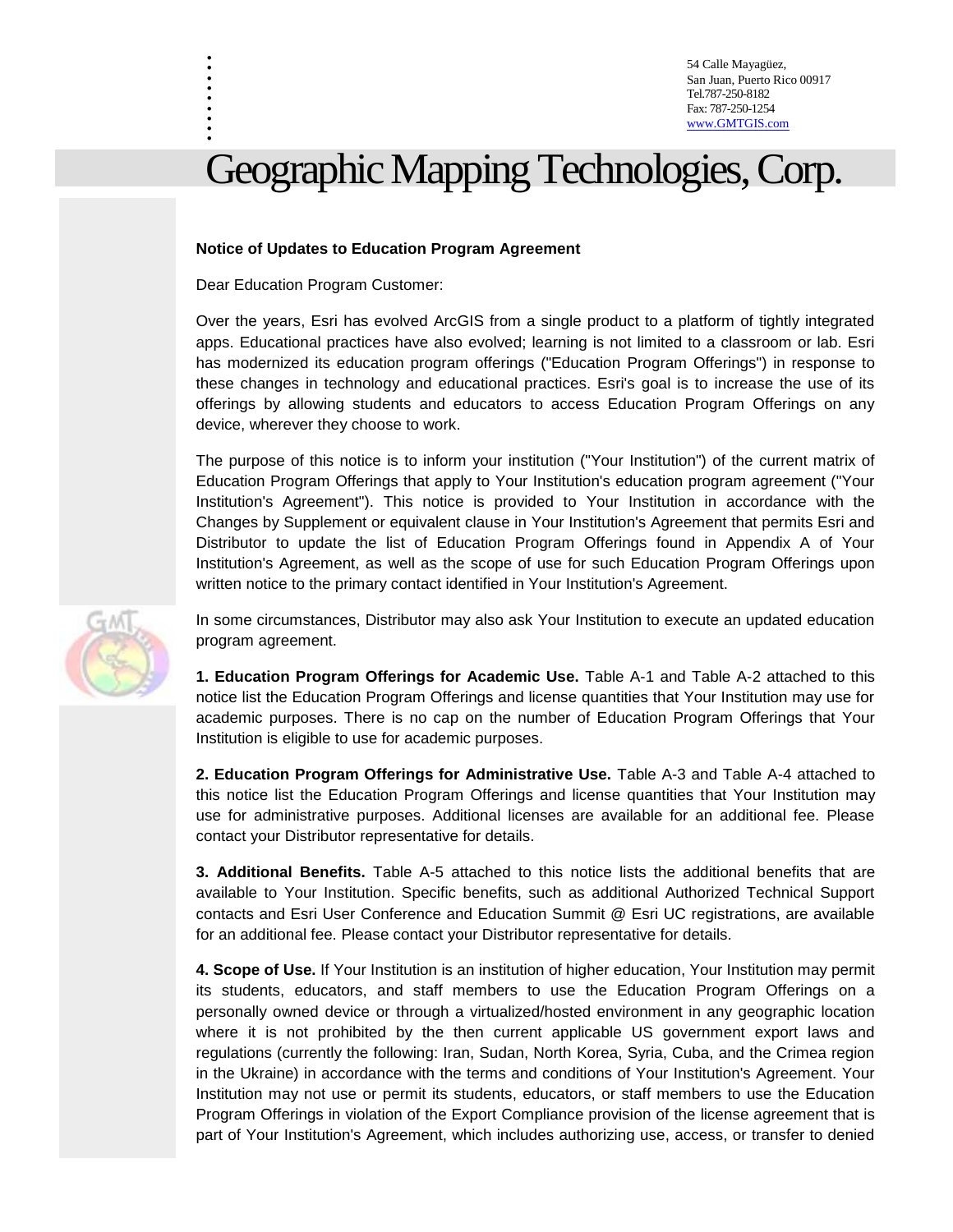parties, entities, and individuals on any US government-sanctioned lists. Your Institution must inform its students, educators, and staff members that their use of the Education Program Offerings is subject to the use restrictions in the Agreement and the terms and conditions of the license agreement that is part of Your Institution's Agreement, including, but not limited to, all applicable US government export laws and regulations. Your Institution shall implement reasonable processes to ensure that students, educators, and staff members remove the Education Program Offerings from their personal computers upon leaving Your Institution.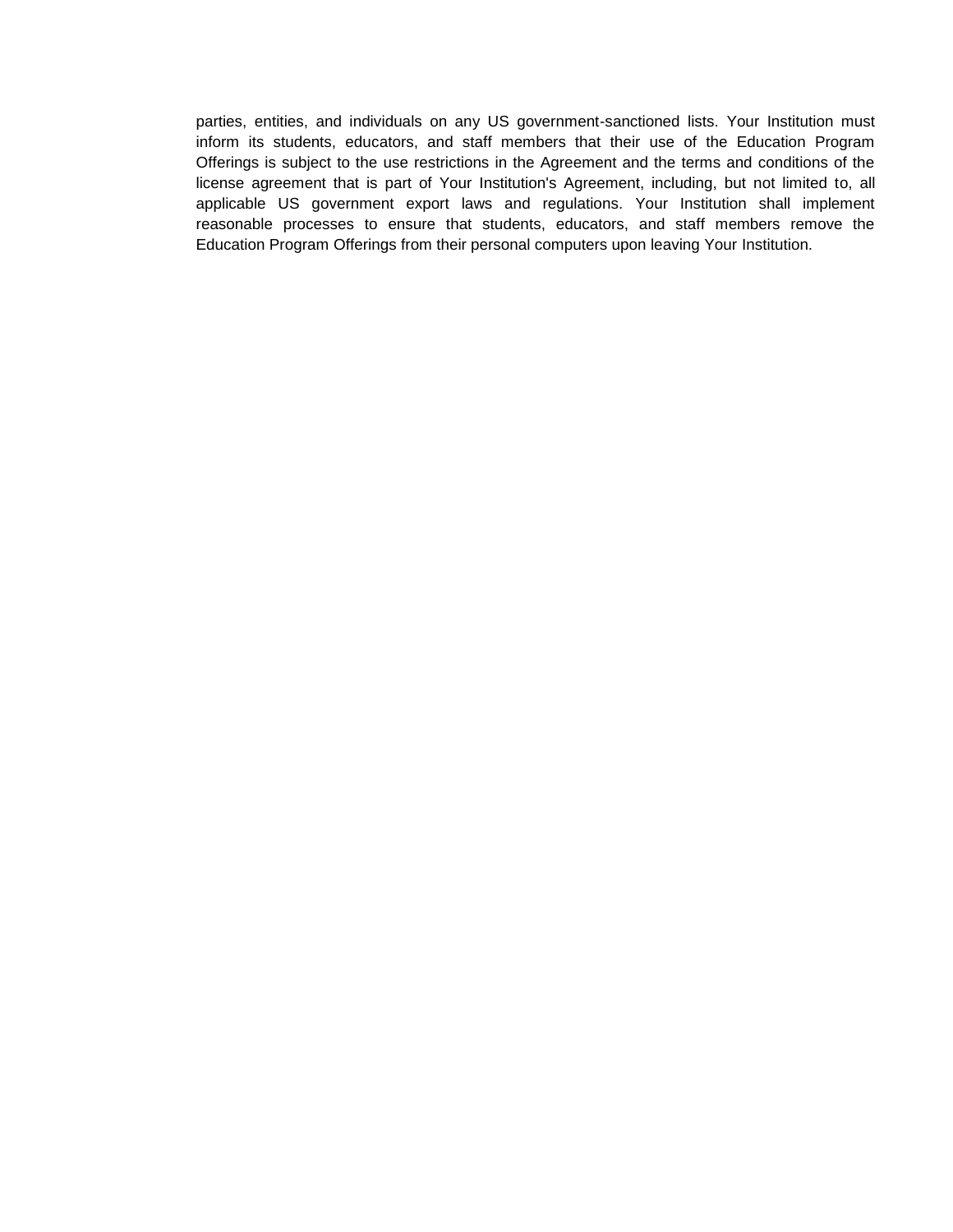#### **APPENDIX A**

## **EDUCATION PRODUCTS AND DEPLOYMENT SCHEDULE**

Institution may copy and Deploy the Education Products listed in Table A-1 up to the license quantities specified in Table A-2 for Academic Use.

# **Category: Large**

#### **Table A-1**

#### **Academic Use**

| <b>ArcGIS Online</b>                                                                                                                                                                                                                                                                                                                                                                                                                                          |
|---------------------------------------------------------------------------------------------------------------------------------------------------------------------------------------------------------------------------------------------------------------------------------------------------------------------------------------------------------------------------------------------------------------------------------------------------------------|
| ArcGIS Online Organization Account                                                                                                                                                                                                                                                                                                                                                                                                                            |
| ArcGIS Online GIS Professional Advanced User Type Licenses                                                                                                                                                                                                                                                                                                                                                                                                    |
| <b>ArcGIS Enterprise</b>                                                                                                                                                                                                                                                                                                                                                                                                                                      |
| ArcGIS Enterprise Advanced, including the following extensions: Schematics, 3D Analyst,<br>Spatial Analyst, Geostatistical Analyst, Network Analyst, Data Interoperability, Data Reviewer,<br>Workflow Manager, ArcGIS for INSPIRE, ArcGIS for Maritime: Server, Esri Defense Mapping,<br>Esri Production Mapping, Esri Roads & Highways, ArcGIS Utility Network Management,<br>LocateXT                                                                      |
| ArcGIS Enterprise Additional Capability Servers, including Image Server, GeoEvent Server,<br>GeoAnalytics Server, ArcGIS Notebook Server Advanced                                                                                                                                                                                                                                                                                                             |
| ArcGIS Enterprise Viewer and GIS Professional Advanced User Type Licenses                                                                                                                                                                                                                                                                                                                                                                                     |
| <b>ArcGIS Premium Apps</b>                                                                                                                                                                                                                                                                                                                                                                                                                                    |
| ArcGIS Business Analyst Web app, ArcGIS Business Analyst Mobile app, ArcGIS Community<br>Analyst, ArcGIS GeoPlanner, ArcGIS Insights, Esri Redistricting (for use with ArcGIS Online),<br>ArcGIS Excalibur (for use with ArcGIS Enterprise), ArcGIS Urban Suite, ArcGIS Quick Capture,<br>ArcGIS Maps for PowerBI, ArcGIS Notebooks, ArcGIS Tracker                                                                                                           |
| <b>ArcGIS Desktop</b>                                                                                                                                                                                                                                                                                                                                                                                                                                         |
| ArcGIS Pro Extensions: 3D Analyst, Data Interoperability, Data Reviewer, Geostatistical<br>Analyst, Network Analyst, Spatial Analyst, Workflow Manager, Publisher, Image Analyst,<br>ArcGIS for Aviation: Airports, Maritime: Charting, Pipeline Referencing, Defense Mapping,<br>Production Mapping, LocateXT, Maritime Bathymetry, Roads and Highways                                                                                                       |
| ArcGIS Desktop-Advanced, including the following extensions: 3D Analyst, Data<br>Interoperability, Data Reviewer, Geostatistical Analyst, Network Analyst, Spatial Analyst,<br>Tracking Analyst, Workflow Manager, Publisher, Schematics, ArcGIS for Aviation: Airports,<br>ArcGIS for Aviation: Charting, ArcGIS for Maritime Bathymetry, ArcGIS for Maritime: Charting,<br>Esri Defense Mapping, Esri Production Mapping, Esri Roads and Highways, LocateXT |
| <b>Additional Products</b>                                                                                                                                                                                                                                                                                                                                                                                                                                    |
| <b>ArcGIS Hub Premium</b>                                                                                                                                                                                                                                                                                                                                                                                                                                     |
| <b>ArcGIS Monitor</b>                                                                                                                                                                                                                                                                                                                                                                                                                                         |
| ArcGIS CityEngine                                                                                                                                                                                                                                                                                                                                                                                                                                             |
| Esri Business Analyst Desktop                                                                                                                                                                                                                                                                                                                                                                                                                                 |
| Esri Business Analyst Enterprise                                                                                                                                                                                                                                                                                                                                                                                                                              |
| ArcGIS Developer Subscription - Enterprise Plan <sup>1</sup>                                                                                                                                                                                                                                                                                                                                                                                                  |
| Note:                                                                                                                                                                                                                                                                                                                                                                                                                                                         |

1. Developer Summit registration not included.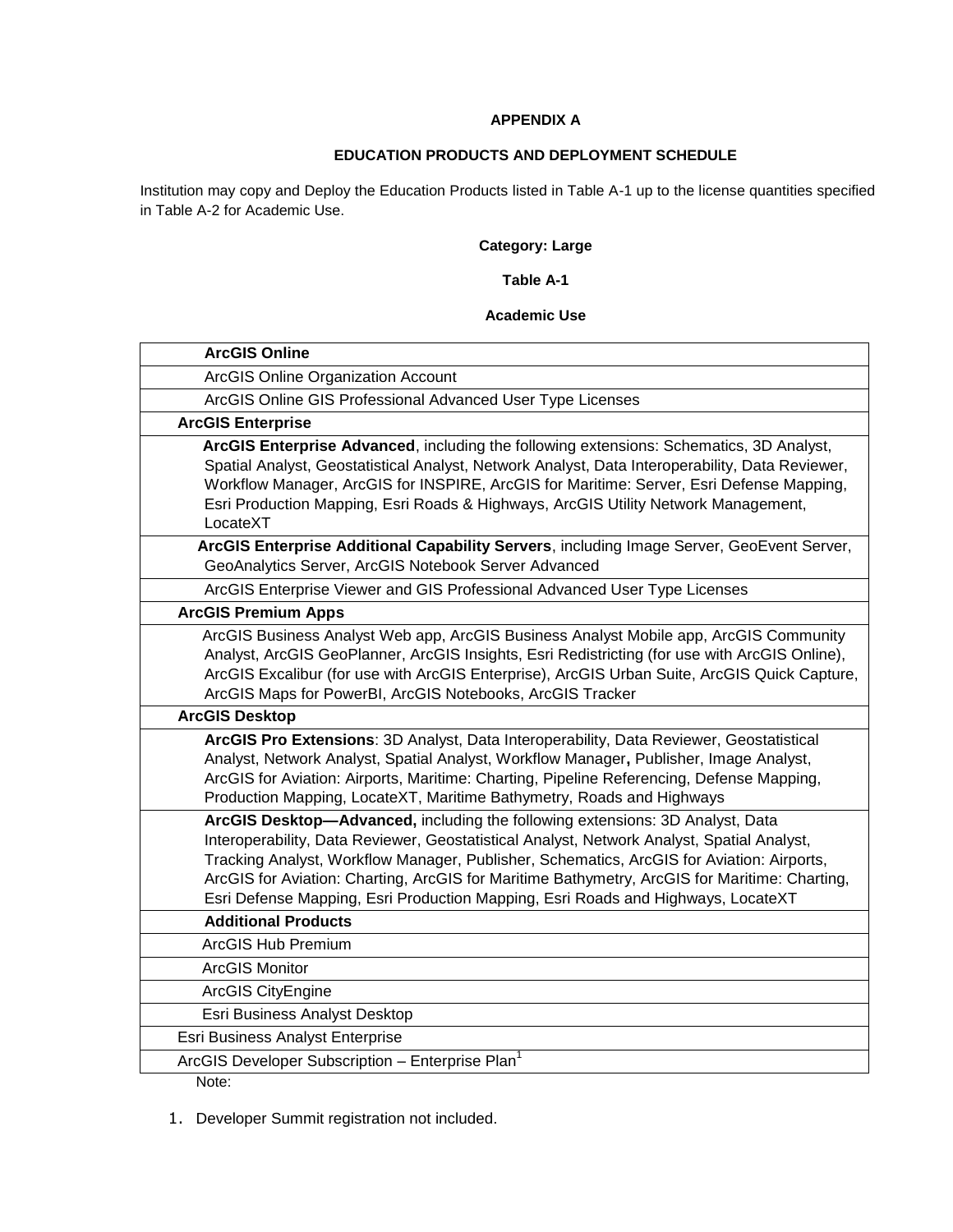#### **Table A-2 License Quantity for Academic Use**

| Large      |
|------------|
| Unlimited  |
|            |
| Unlimited  |
| Unlimited  |
| Unlimited  |
| Unlimited  |
| Unlimited  |
| Up to $10$ |
| Up to 10   |
| Unlimited  |
| Unlimited  |
| Up to 10   |
| Up to 10   |
| Unlimited  |
|            |

#### **Notes:**

- 1. Delivered upon request.
- 2. One ArcGIS Online subscription provisioned initially. Customer may request additional subscriptions as needed, up to the quantity listed above.
- 3. Portal for ArcGIS authorizations are provisioned by customer. Customer may generate Portal for ArcGIS authorizations as needed, up to the quantity listed above.
- 4. Each base deployment may be used in development, staging and production environments.
- 5. ArcGIS Hub includes 10,000 Community Users and 10,000 Service Credits for community use.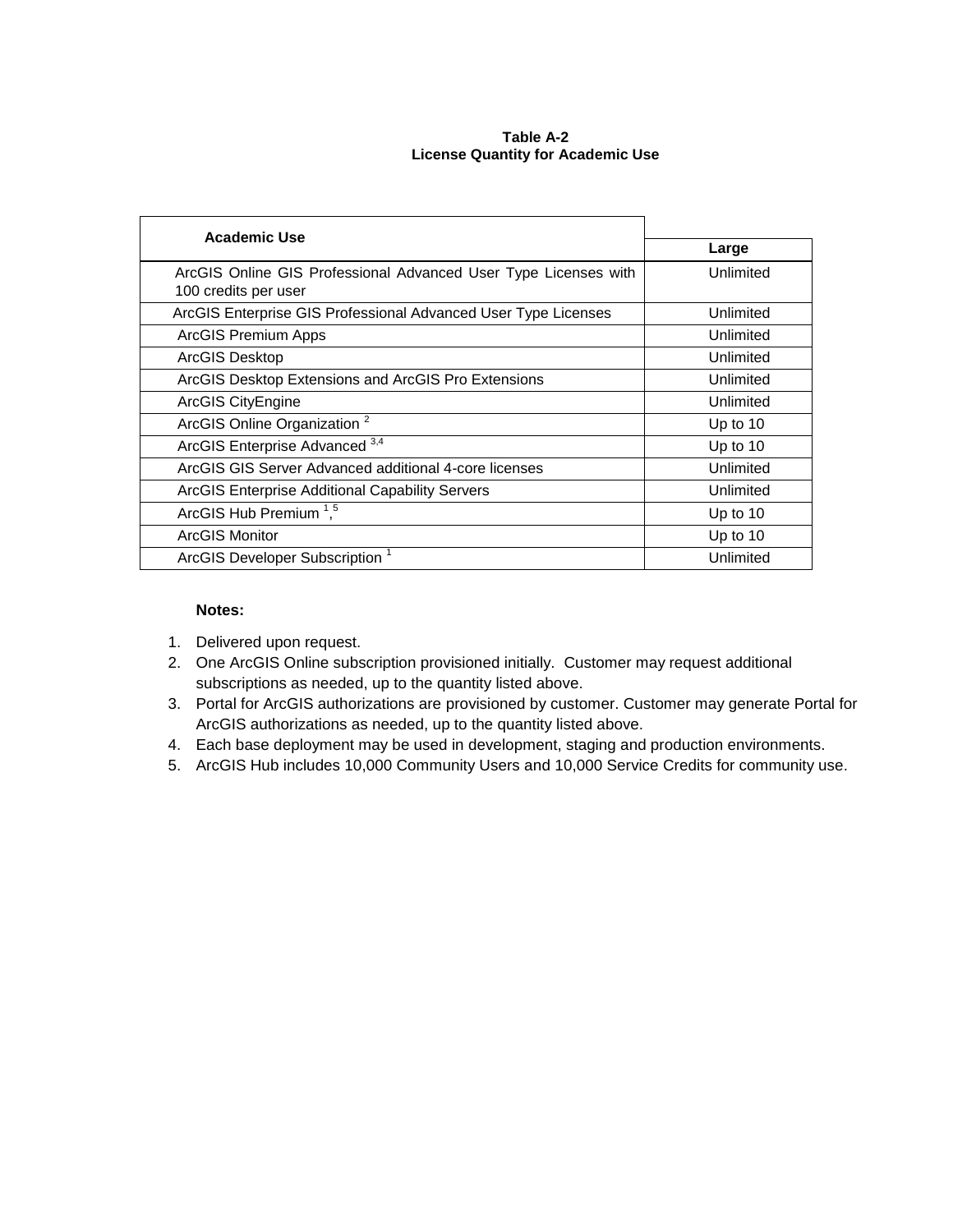#### **Table A-3 Administrative Use**

Institution may copy and Deploy the Education Products listed in Table A-3 up to the license quantities specified in Table A-4 for Administrative Use.

| <b>ArcGIS Online</b>                                                                                                                                                                                                                                                                                                                                                                                   |
|--------------------------------------------------------------------------------------------------------------------------------------------------------------------------------------------------------------------------------------------------------------------------------------------------------------------------------------------------------------------------------------------------------|
| <b>ArcGIS Online Subscription</b>                                                                                                                                                                                                                                                                                                                                                                      |
| ArcGIS Online GIS Professional Advanced User Type Licenses                                                                                                                                                                                                                                                                                                                                             |
| <b>ArcGIS Enterprise</b>                                                                                                                                                                                                                                                                                                                                                                               |
| ArcGIS Enterprise Advanced, including the following extensions: Schematics, 3D Analyst,<br>Spatial Analyst, Geostatistical Analyst, Network Analyst, Data Interoperability, Data Reviewer,<br>Workflow Manager, ArcGIS for INSPIRE, ArcGIS for Maritime: Server, Esri Defense Mapping,<br>Esri Production Mapping, Esri Roads & Highways, ArcGIS Utility Network Management,<br><b>ArcGIS LocateXT</b> |
| ArcGIS Enterprise Additional Capability Servers, including Image Server, GeoEvent Server,<br>GeoAnalytics Server, ArcGIS Notebook Server Advanced                                                                                                                                                                                                                                                      |
| ArcGIS Enterprise Viewer and GIS Professional Advanced User Type Licenses                                                                                                                                                                                                                                                                                                                              |
| <b>ArcGIS Premium Apps</b>                                                                                                                                                                                                                                                                                                                                                                             |
| ArcGIS Business Analyst Web app, ArcGIS Business Analyst Mobile app, ArcGIS Community<br>Analyst, ArcGIS GeoPlanner, ArcGIS Insights, ArcGIS Excalibur (for use with ArcGIS<br>Enterprise), ArcGIS QuickCapture, ArcGIS Maps for PowerBI, ArcGIS Notebooks, ArcGIS<br>Tracker                                                                                                                          |
| <b>ArcGIS Desktop</b>                                                                                                                                                                                                                                                                                                                                                                                  |
| ArcGIS Pro Extensions: 3D Analyst, Data Interoperability, Data Reviewer, Geostatistical<br>Analyst, Network Analyst, Spatial Analyst, Workflow Manager, Publisher, Image Analyst,<br>ArcGIS for Aviation: Airports, Maritime: Charting, Pipeline Referencing, Defense Mapping,<br>Production Mapping, LocateXT, Maritime: Bathymetry, Roads & Highways                                                 |
| ArcGIS Desktop-Advanced, including the following extensions: 3D Analyst, Data<br>Interoperability, Data Reviewer, Geostatistical Analyst, Network Analyst, Spatial Analyst,<br>Tracking Analyst, Workflow Manager, Publisher, Schematics, ArcGIS for Aviation: Airports,                                                                                                                               |
| ArcGIS for Aviation: Charting, ArcGIS for Maritime Bathymetry, ArcGIS for Maritime: Charting,<br>Esri Defense Mapping, Esri Production Mapping, Esri Roads and Highways, LocateXT                                                                                                                                                                                                                      |
| <b>Additional Products</b>                                                                                                                                                                                                                                                                                                                                                                             |
| <b>ArcGIS Hub Premium</b>                                                                                                                                                                                                                                                                                                                                                                              |
| <b>ArcGIS Monitor</b>                                                                                                                                                                                                                                                                                                                                                                                  |
| <b>ArcGIS CityEngine</b>                                                                                                                                                                                                                                                                                                                                                                               |
| ArcGIS Developer Subscription - Enterprise Plan <sup>1</sup>                                                                                                                                                                                                                                                                                                                                           |

Note:

1. Developer Summit registration not included.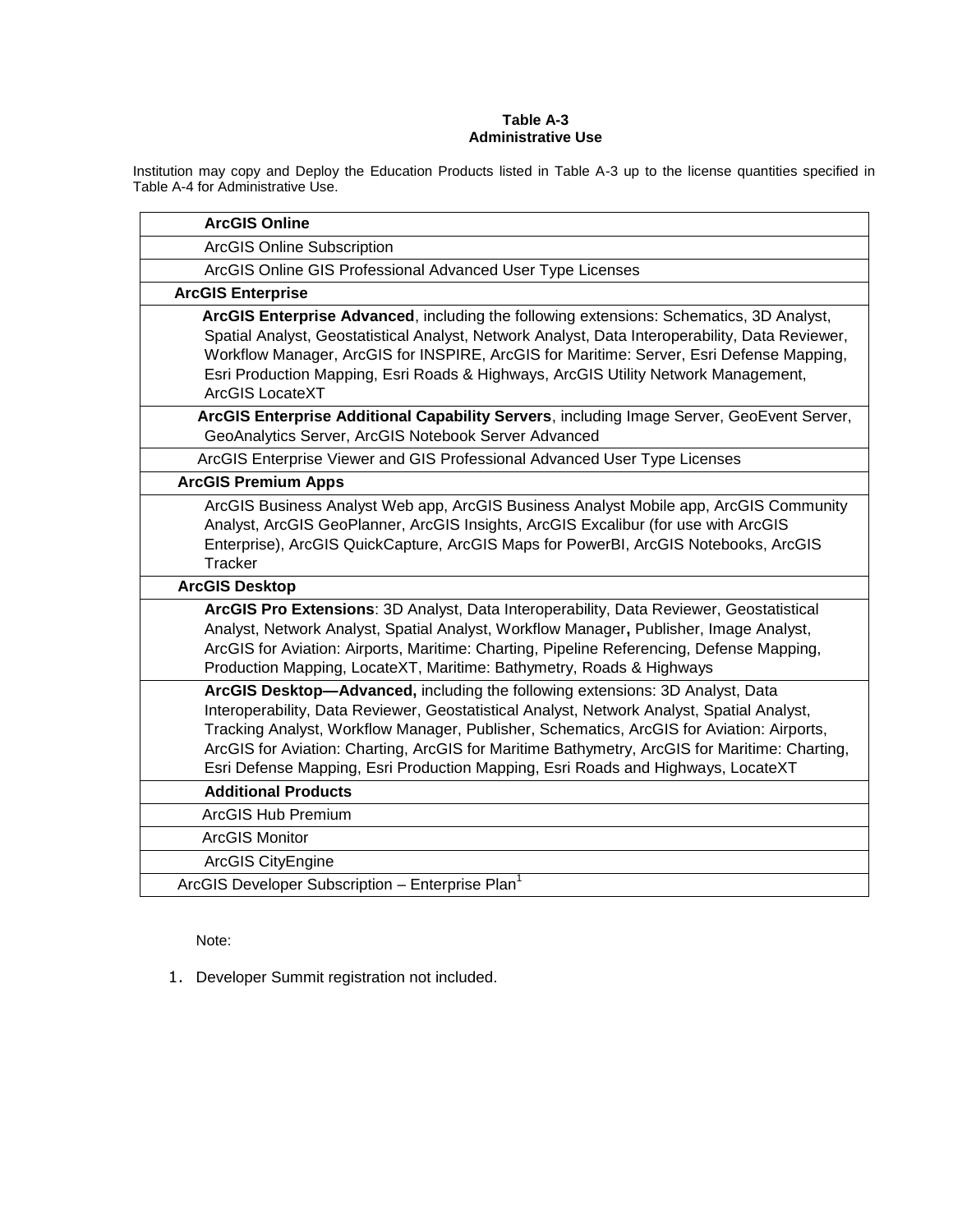| <b>Administrative Use</b>                                                               |                           |
|-----------------------------------------------------------------------------------------|---------------------------|
|                                                                                         | Large                     |
| ArcGIS Online Viewer User Type License                                                  | 100                       |
| ArcGIS Online GIS Professional Advanced User Type<br>Licenses with 500 credits per user | 100                       |
| ArcGIS Enterprise Viewer User Type Licenses                                             | Determined by<br>customer |
| ArcGIS Enterprise GIS Professional Advanced User Type<br>Licenses                       | 100                       |
| ArcGIS Premium Apps                                                                     | 100                       |
| ArcGIS Desktop                                                                          | 100                       |
| ArcGIS Desktop Extensions and ArcGIS Pro Extensions                                     | 100                       |
| ArcGIS CityEngine                                                                       | 100                       |
| ArcGIS Online Organization <sup>2</sup>                                                 | Up to 2                   |
| ArcGIS Enterprise Advanced 3,4                                                          | Up to 2                   |
| ArcGIS GIS Server Advanced additional 4-core licenses                                   | 1                         |
| ArcGIS Enterprise Additional Capability Servers                                         | 1                         |
| ArcGIS Hub Premium <sup>1,5</sup>                                                       | 1                         |
| ArcGIS Monitor <sup>6</sup>                                                             | 1                         |
| ArcGIS Developer Subscription <sup>1</sup>                                              | 10                        |

#### **Table A-4 License Quantity for Administrative Use**

### **Notes:**

- 1. Delivered upon request.
- 2. One ArcGIS Online subscription provisioned initially. Customer may request additional subscriptions as needed, up to the quantity listed above.
- 3. Portal for ArcGIS authorizations are provisioned by customer. Customer may generate Portal for ArcGIS authorizations as needed, up to the quantity listed above.
- 4. Each base deployment may be used in development, staging and production environments.
- 5. ArcGIS Hub includes 10,000 Community Users and 10,000 Service Credits for community use.
- 6. Licensed to monitor up to 160 cores for Large Education Institutional Agreement.

**Esri may change the product lists in Table A-1 and Table A-3 if Esri makes changes to the Esri offering(s) incorporated into the standard education institution program or if Esri's licensors change their redistribution terms or conditions.**